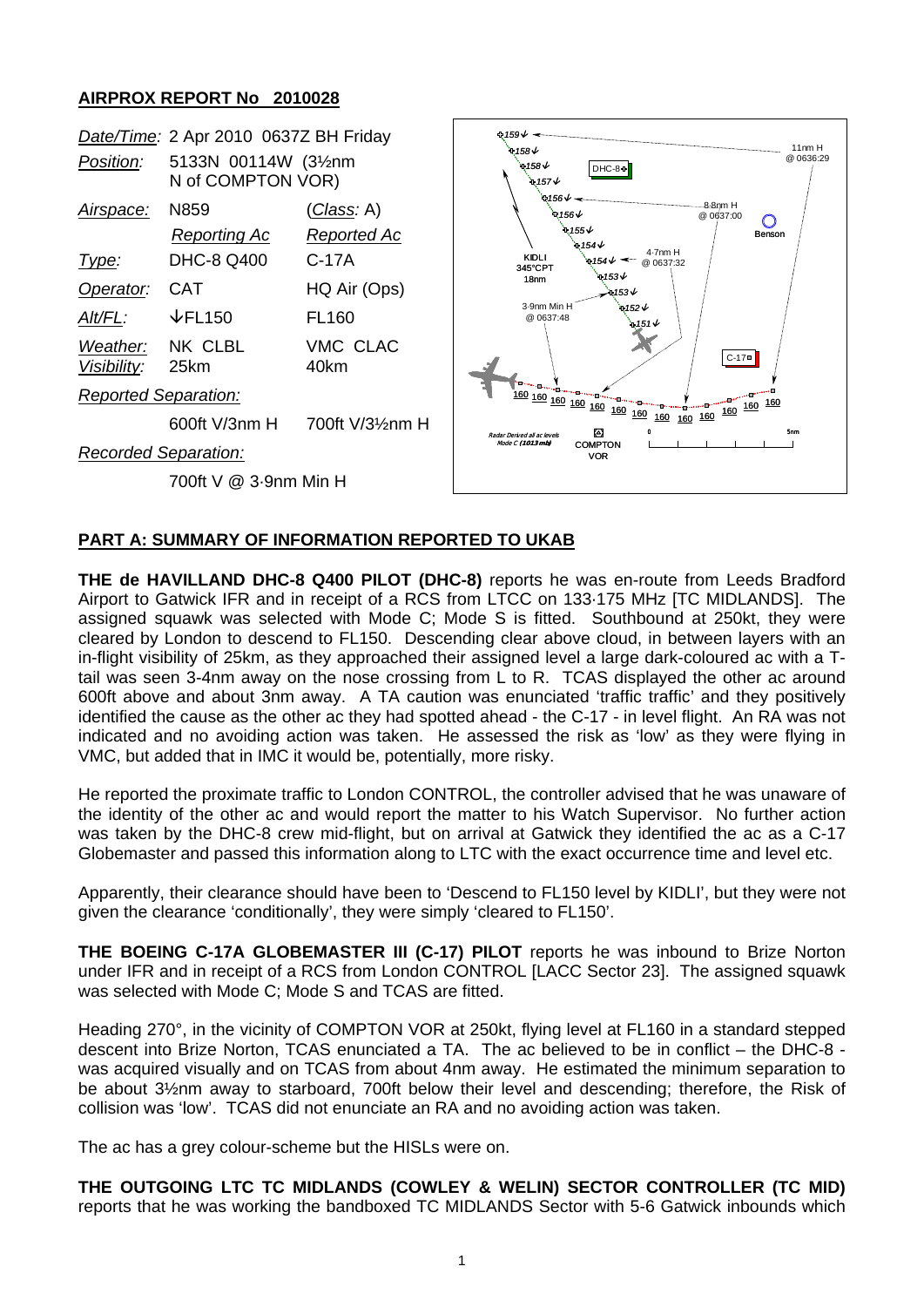he had sped up for TC SW. The DHC-8 was cleared down to FL150 at a speed of 250kt, but he had forgotten to instruct the crew to be level at FL150 by KIDLI. About 6min after he issued the descent instruction to the DHC-8 crew another controller took-over the sector, but he did not see that the DHC-8 was a little high when he handed the position over. He was not aware that the DHC-8 was high until he saw the replay of the radar recording.

**THE LAC SECTOR 23 TACTICAL CONTROLLER (SEC23 TAC)** reports that the C-17 called on frequency at FL160 as per the TC Capital – SEC23 Standing agreement. A short while later the LACC Multi Radar Tracking System SSR label for the DHC-8 turned green and was displayed as a foreground track descending through FL154, about 6nm N of the C-17. The respective tracks and Mode C levels of the two ac indicated that no risk of a collision existed and, although close, he was content that the DHC-8 would pass astern of the C-17 with 5nm horizontal separation. The S23 PLANNER, using the range & bearing tool, thought the minimum horizontal separation was 5nm. Neither TI nor avoiding action was passed to the C-17 crew. A short while later he queried the proximity and late descent of the DHC-8 with the TC SW CO-ORDINATOR, who explained it was in fact a TC MIDLANDS responsibility. Later, he was informed the minimum separation was 800ft vertically and 4nm horizontally.

**ATSI** reports the incident occurred on a Bank Holiday Friday; the controller had been in position since 0600 and was due to be relieved at 0630.

The LTC Manual of Air Traffic Services Part 2 (edition 3.09) page MID – 8 states that the Standing Agreement for Gatwick inbounds from the COWLY sector to the WILLO sector is FL150 level KIDLI. Standing Agreements are part of the requirement for the silent transfer of traffic from one sector to another (without the need for individual co-ordination). In this case, the Standing Agreement also serves to ensure that ac from the COWLY Sector do not penetrate LTC COMPTON airspace.

The DHC-8 crew called the TC Midlands Sector on 121·025MHz at 0625 maintaining FL190 on a heading of 160°. TC MID acknowledged the call. The controller was operating with the COWLY and WELIN Sectors bandboxed onto a single position. The sectors were reported as quiet for a Friday, hence the bandboxed configuration. Under normal circumstances, the sectors would usually be split. The controller reported being comfortable with the traffic load on the combined sectors and did not believe that the bandboxed configuration was a factor in the incident.

At 0627 the DHC-8 crew was instructed to fly a speed of 250kt. This was to allow the TC MID controller to deliver a stream of Gatwick inbounds to the next sector, WILLO, in an orderly manner. At 0630 the TC MID controller instructed the DHC-8 to '*descend now flight level 1-5-0*'; this was readback correctly by the pilot. The Mode S Selected Flight Level [SFL] of the DHC-8 changed to FL150 at 0630:16, with 27nm to run to KIDLI and its subsequent ROD was observed on the radar recording as about 500ft/min.

TC MID reported that in order to meet the requirements of the Standing Agreement for Gatwick inbounds, it was usual to issue a descent clearance that included the instruction 'level by KIDLI'. However, experience and knowledge of ac performance was equally used in assessing whether or not, at the time of issuing the clearance an ac would be level at FL150 by KIDLI. TC MID believed that, in this instance, not using the level restriction in the clearance was uncharacteristic. Also, the controller reported that it was normal practice for TC MID controllers to annotate the FPS with 'L' when a level restriction had been passed in the clearance. As the controller had omitted to use the level restriction there was no 'L' on the FPS.

At 0634 a change of sector controller took place. The position handover was reported as taking approximately 1-2min and followed the standard format prescribed for LTC controllers. Traffic was handed over using a 'strips to radar' method. Neither the outgoing nor the incoming controller observed that the DHC-8 was high in relation to its position - which at 0634 was 5nm N of KIDLI passing FL171 in the descent. As the outgoing controller had not assimilated the DHC-8's slow RoD, this ac performance information could not be passed to the incoming controller.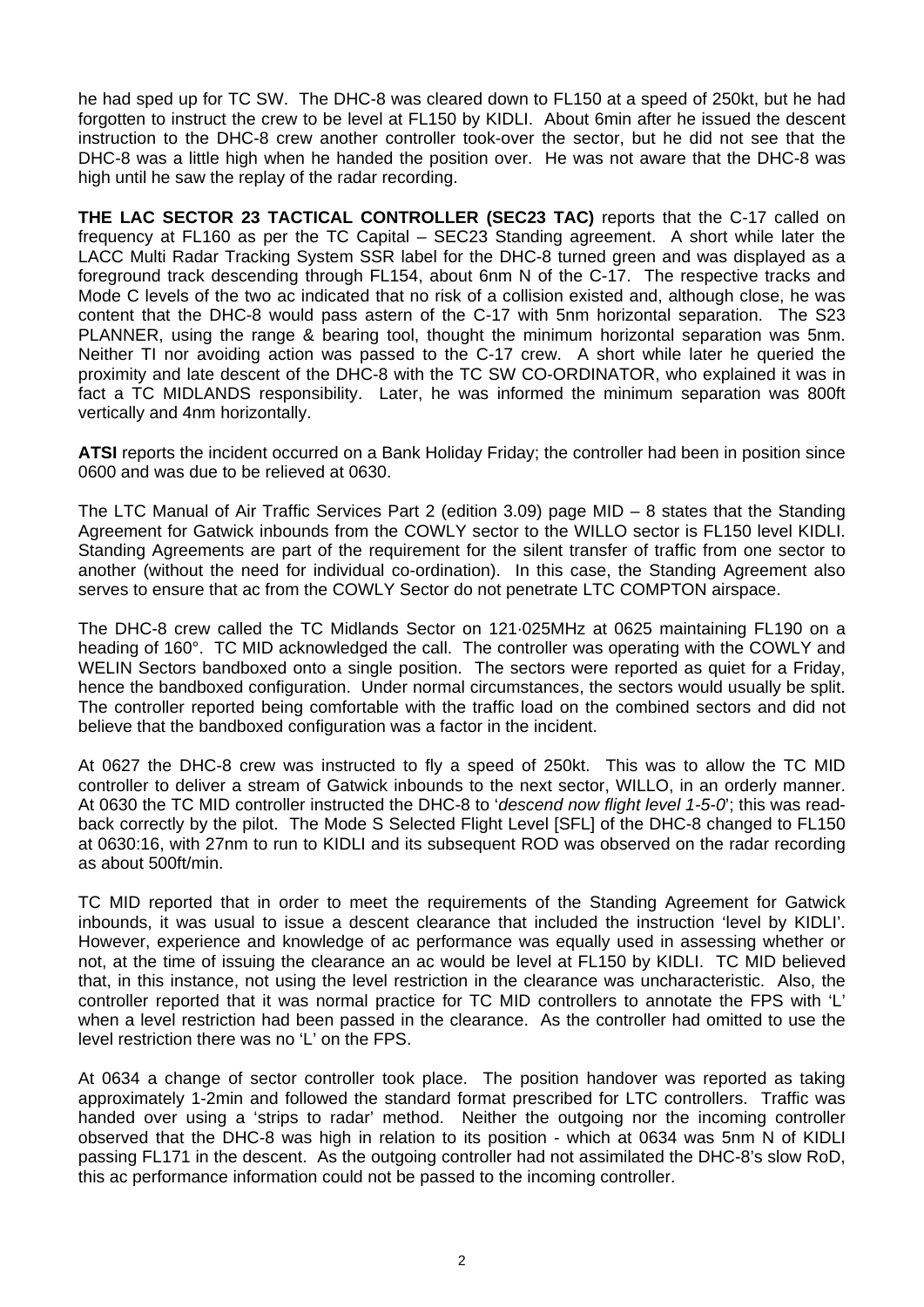At 0635 the incoming sector controller transferred the DHC-8 to the WILLO Sector, but before this occurred he did not assimilate the DHC-8's level in relation to its position; the flight passed abeam KIDLI at 0635:20 descending through FL165. The requirement of the COWLY to WILLO Standing Agreement [to be level at FL150 by KIDLI] had therefore not been met.

At 0637, as the DHC-8 passed FL156, the C-17 crossed the DHC-8's 12 o'clock from L - R at a range of 8·8nm maintaining FL160. The C-17 was under the control of LAC Sector 23, inbound to Brize Norton; however, the position of the C-17 placed it in the previously worked sector LTC Compton's airspace. It was also noted that the DHC-8 was actually within the area of responsibility of LTC NORTHWEST; as part of the standing agreement between the COWLY and WILLO sectors, Gatwick inbounds transit NORTHWEST's airspace silently.

[UKAB Note (1): As the C-17 drew R into the DHC-8's 1 to 4o'clock, the horizontal distance between the two ac reduced to less than the required separation of 5nm/1000ft [for LAC Sectors]. The CPA between the ac occurred at 0637:48 – 3·9nm/700ft. The loss of separation lasted for 37sec.]

After the loss of separation, the pilot of the DHC-8 reported the Airprox to the WILLO controller at 0639:20, to whom the C-17 was 'unknown' traffic. The proximity of the two ac was also noted by the LAC S23 controller who, due to the positions and tracks of the two ac, deemed avoiding action unnecessary, as there was no risk of collision.

This Airprox is attributable to both the outgoing and incoming LTC Midlands controllers. A number of causal factors, rather than one individual factor, culminated in the DHC-8 being incorrectly transferred from the TC MID Sector. Both controllers were responsible for ensuring that the DHC-8 exited the Sector in accordance with the terms of the Standing Agreement and to issue instructions to achieve this. The outgoing TC MID controller issued the DHC-8 with descent from FL190 to FL150, in the belief and expectation that with 27nm to run the ac would be level before KIDLI. Experience and knowledge are valid in assessing whether or not an ac will, on the basis of controller's instructions, achieve the required level. After the descent instruction was issued, the TC MID Controller did not notice the DHC-8's slow rate of descent. Had he done so he would have been able to instruct the aircraft to be level by KIDLI.

LTC has procedures in place to ensure a thorough handover of operational sectors between controllers, including procedures for identifying and handing over sector traffic. Both the outgoing and incoming TC MID controllers, when conducting the handover of the operating position, did not assimilate that the DHC-8 was too high in relation to its position from KIDLI.

The incoming TC MID controller then mistakenly transferred the DHC-8 to the WILLO Sector without affecting co-ordination with the receiving and adjacent sectors, as the flight was not in compliance with the Standing Agreement requirements for a 'silent' radar handover.

ATSI recommended that LTC undertake to review TC MIDLANDs controllers' use of appropriate instructions to ensure that ac subject to the COWLY – WILLO Standing Agreement are achieving FL150 by KIDLI.

**HQ AIR (OPS)** has nothing to add and concurs with the ATSI assessment.

## **PART B: SUMMARY OF THE BOARD'S DISCUSSIONS**

Information available included reports from the pilots of both ac, transcripts of the relevant RT frequencies, radar video recordings together with reports from some of the controllers involved and the appropriate ATC and operating authorities.

It was plain that the descent instruction issued by the outgoing TC MID controller to the DHC-8 crew did not specify that they were required to be level at FL150 by KIDLI. A CAT pilot Member advised the Board that without any other amplifying instructions, and in accordance with company policy, the